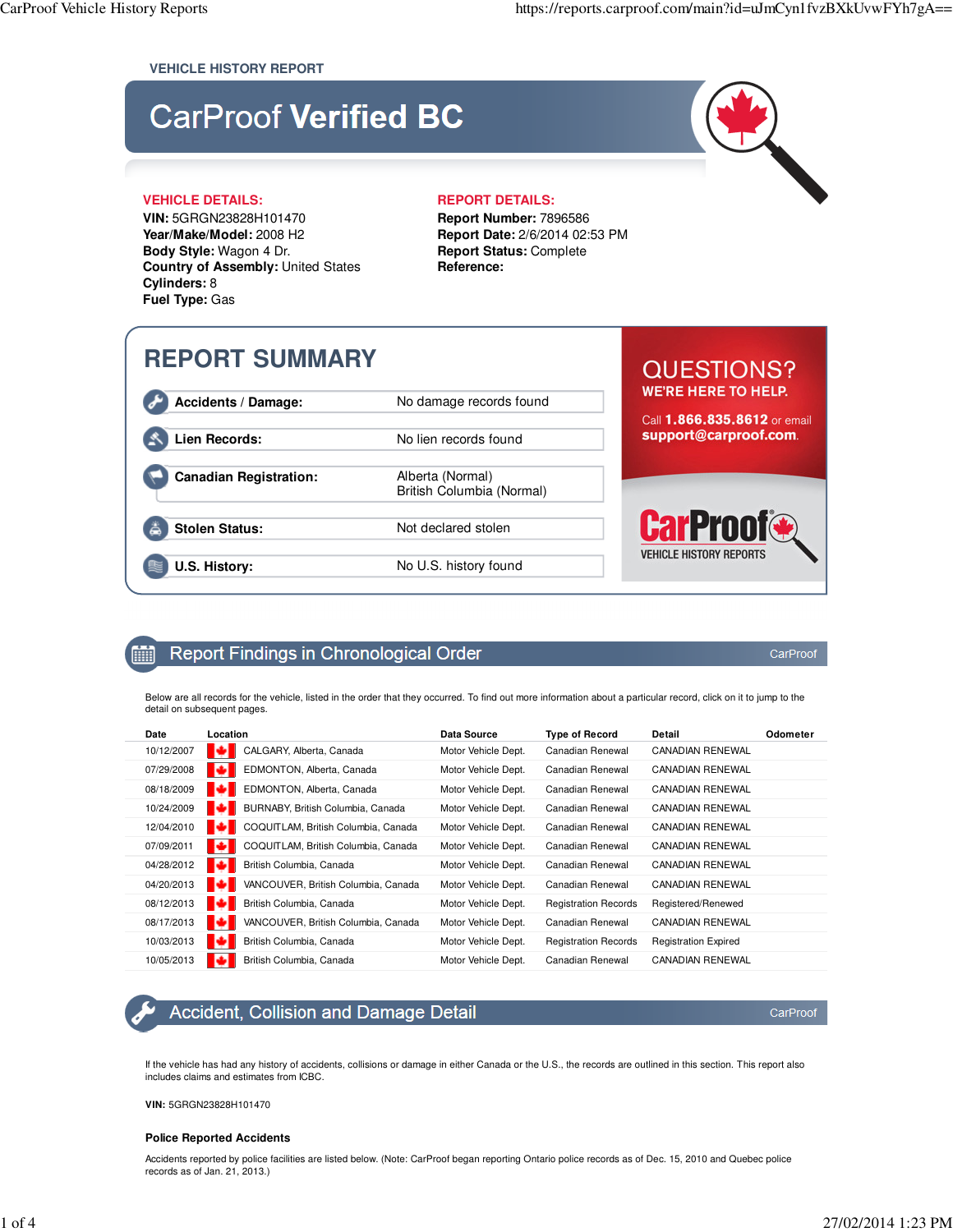CarProof

CarProof

| <b>Incident Date</b>                                                                                                                                                                                                 | <b>Incident Location</b>                         | <b>Type of Record</b> |                       | Detail/Initial Point of Impact                                                                                                                            |        | Odometer |  |
|----------------------------------------------------------------------------------------------------------------------------------------------------------------------------------------------------------------------|--------------------------------------------------|-----------------------|-----------------------|-----------------------------------------------------------------------------------------------------------------------------------------------------------|--------|----------|--|
|                                                                                                                                                                                                                      | No police reported accidents found               |                       |                       |                                                                                                                                                           |        |          |  |
|                                                                                                                                                                                                                      | <b>Accident/Damage Estimates</b>                 |                       |                       |                                                                                                                                                           |        |          |  |
| Accident estimate records are generated by collision estimating facilities from the process of estimating the amount and extent of damage to a vehicle.<br>Estimates in some cases have associated insurance claims. |                                                  |                       |                       |                                                                                                                                                           |        |          |  |
| <b>Incident Date</b>                                                                                                                                                                                                 | <b>Estimate Location</b>                         | <b>Estimate Date</b>  | <b>Type of Record</b> | Detail/Initial Point of Impact                                                                                                                            | Amount | Odometer |  |
| No estimates found                                                                                                                                                                                                   |                                                  |                       |                       |                                                                                                                                                           |        |          |  |
|                                                                                                                                                                                                                      |                                                  |                       |                       | The insurance claims identified in this report do not include any medical pay-outs, damage to other vehicles, damage to property, towing, rental cars, or |        |          |  |
| <b>Insurance Claims</b><br>any other incidental damages.<br><b>Incident Date</b>                                                                                                                                     | <b>Incident Location</b>                         | <b>Type of Record</b> |                       | <b>Detail/Initial Point of Impact</b>                                                                                                                     | Amount | Odometer |  |
|                                                                                                                                                                                                                      |                                                  |                       |                       |                                                                                                                                                           |        |          |  |
| <b>Other Damage Records</b>                                                                                                                                                                                          |                                                  |                       |                       |                                                                                                                                                           |        |          |  |
| No claims found                                                                                                                                                                                                      | Any other damage records found are listed below. |                       |                       |                                                                                                                                                           |        |          |  |
| <b>Incident Date</b>                                                                                                                                                                                                 | <b>Incident Location</b>                         | <b>Type of Record</b> |                       | Detail/Initial Point of Impact                                                                                                                            |        | Odometer |  |

**Lien Status** 

This section outlines a summary of any enforceable security interests (liens) on the vehicle in Canada. If a lien is found, further details will appear below the chart, as well as contact information for the regional office to contact for more information.

| <b>Province</b>          | Lien                      |
|--------------------------|---------------------------|
| Alberta                  | No enforceable lien found |
| <b>British Columbia</b>  | No enforceable lien found |
| Manitoba                 | No enforceable lien found |
| New Brunswick            | No enforceable lien found |
| Newfoundland             | No enforceable lien found |
| Nova Scotia              | No enforceable lien found |
| Northwest Territories    | No enforceable lien found |
| Nunavut                  | No enforceable lien found |
| Ontario                  | No enforceable lien found |
| Prince Edward Island     | No enforceable lien found |
| Quebec                   | No enforceable lien found |
| Saskatchewan             | No enforceable lien found |
| <b>Yukon Territories</b> | No enforceable lien found |



#### **CarProof Canadian Lien Guarantee**

Our search results accurately reflect the government records of each database in Canada at the time the search request is made. If for some reason our search report fails to accurately reflect the Canadian enforceable lien status of a vehicle at the time of the search, CarProof will reimburse the party that purchased the report and relied on it to their detriment to a maximum amount of (1) the value of the car (2) the value of the lien (3) Five Thousand Dollars Canadian (\$5,000.00), whichever is lower.

# **Canadian Registration**

This section details where in Canada the vehicle is now or has ever been registered, as well as the status (Inspection Required, Normal, Non-repairable, Rebuilt, Salvage, Stolen) of the vehicle in those jurisdictions.

| <b>Jurisdiction</b>      | <b>Branding</b> | Detail                                                           |
|--------------------------|-----------------|------------------------------------------------------------------|
| Alberta                  | <b>NORMAL</b>   | This vehicle has been registered as Normal in this jurisdiction. |
| <b>British Columbia</b>  | <b>NORMAL</b>   | This vehicle has been registered as Normal in this jurisdiction. |
| Manitoba                 | Not found       |                                                                  |
| New Brunswick            | Not found       |                                                                  |
| Newfoundland             | Not found       |                                                                  |
| Nova Scotia              | Not found       |                                                                  |
| Northwest Territories    | Not found       |                                                                  |
| Nunavut                  | Not found       |                                                                  |
| Ontario                  | Not found       |                                                                  |
| Prince Edward Island     | Not found       |                                                                  |
| Quebec                   | Not found       |                                                                  |
| Saskatchewan             | Not found       |                                                                  |
| <b>Yukon Territories</b> | Not found       |                                                                  |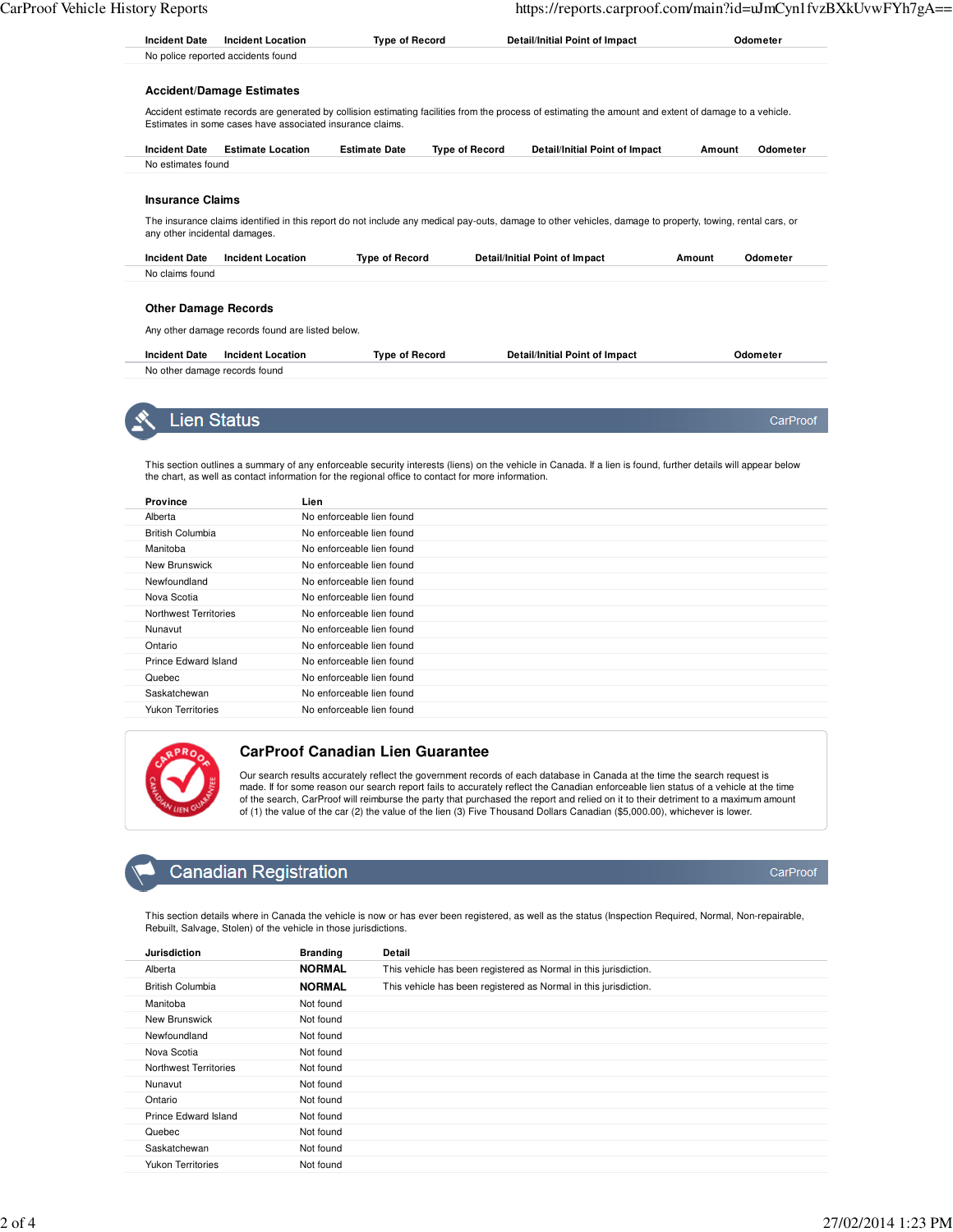CarProof

CarProof



If the vehicle was imported into Canada or the U.S., you will find details below.

#### **Import Records**

No vehicle import records found

## **United States Vehicle History**

In addition to comprehensive vehicle history from across Canada, CarProof also thoroughly searches the United States for any details. If the vehicle had any events in the U.S., you will find them below. Details about accidents, collision and damage, or any import records will appear in those other sections of your report.

# **Experian**

| <b>Item Checked</b> | Result | <b>Item Checked</b>           | Result | <b>Item Checked</b>      | Result    |
|---------------------|--------|-------------------------------|--------|--------------------------|-----------|
| Abandoned           | No     | <b>Accident Data</b>          | No     | <b>Corrected Title</b>   | <b>No</b> |
| Damaged             | No     | <b>Driver Education</b>       | No     | <b>Duplicate Title</b>   | <b>No</b> |
| Emission / Safety   | No     | Fire Damage                   | No     | Fire Damage Incident     | <b>No</b> |
| Frame Damage        | No     | Government Use                | No     | <b>Grey Market</b>       | <b>No</b> |
| Hail Damage         | No     | Insurance Loss                | No     | Junk                     | <b>No</b> |
| Lease               | No     | Lemon / Manufacturer Buy-back | No     | Lien                     | No        |
| Livery Use          | No     | Major Damage                  | No     | NHTSA Crash Test Vehicle | <b>No</b> |
| Odometer Problem    | No     | Police Use                    | No     | Rebuilt/Rebuildable      | <b>No</b> |
| Rental / Fleet      | No     | Repossessed                   | No     | Salvage                  | <b>No</b> |
| Salvage Auction     | No     | Storm Area Registration/Title | No     | Taxi                     | No        |
| Theft               | No     | Water Damage                  | No     |                          |           |

## **Other Records**

CarProof

CarProof searches many other data providers for vehicle details, and if there are any records found, the balance will appear in this section.



| Date                       | <b>Address</b> | Data Source | Detail | Odometer |  |
|----------------------------|----------------|-------------|--------|----------|--|
| No CAMVAP buyback found.   |                |             |        |          |  |
| No Sherlock records found. |                |             |        |          |  |

CAMVAP is a cross-Canada program that consumers can use to resolve disputes with a vehicle manufacturer about defects in the vehicle assembly, materials, or how the manufacturer is applying or administering its new vehicle warranty. A CAMVAP Buyback is a vehicle which the manufacturer has<br>been ordered to purchase from a consumer under the Canadian Motor Vehicle A

#### **ICBC Disclaimer**

The information supplied by ICBC is a report of the vehicle's status and the vehicle's claims history. Vehicle status shows whether a vehicle is qualified to be licensed and is used to track:

- 
- vehicles sold by insurance companies as salvage<br>salvage vehicles which have been rebuilt, inspected, and relicensed<br>wrecked vehicles that have been decommissioned and can only be resold for parts.

The whicle status may not represent the whicle accurately for a number of reasons, including a written-off whicle that hasn't been reported to he B.C. vehicle claims history is a report of whicle damage and includes repair

### **CarProof** © Copyright 2005-2014 CarProof. All rights reserved. VEHICLE HISTORY REPORTS

#### **Information on Reports**

**Terms & Conditions**

CarProofs Vehide History Report is complied form multiple sources. It is not always possible for CarProof nor its U.S. VIN data provider, Experian Automotive, to obtain complete information all whicles, there may be obtain